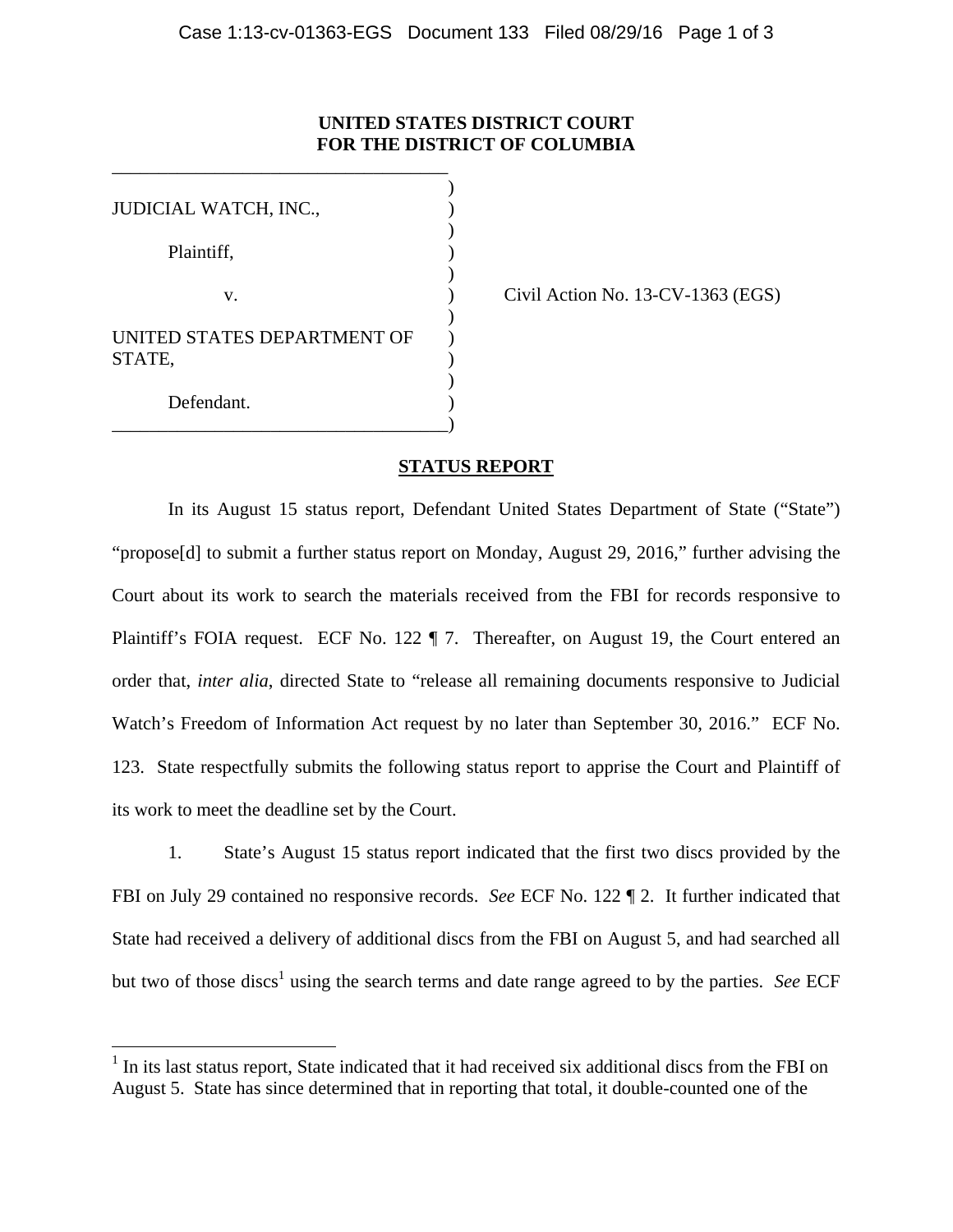## Case 1:13-cv-01363-EGS Document 133 Filed 08/29/16 Page 2 of 3

No. 122 ¶ 4. Since State filed its August 15 status report, it has reviewed those search results and determined that there are no records responsive to Plaintiff's FOIA request.

 2. As described in State's August 15 status report, State understands one of the two other discs to "contain[] the collection of documents previously returned to the State Department by former Secretary Clinton," ECF No. 122 ¶ 5. State is continuing to confirm that this disc does not contain any unique records responsive to Plaintiff's FOIA request and will complete that assessment by the Court's September 30 deadline.

 3. As to the materials located on the final disc, State's August 15 status report indicated that "State require[d] additional time to load them into a document management system so that they can be searched." *Id.* ¶ 6. State has since loaded this disc into a document management system, searched it using the search terms and date range previously agreed to by the parties, and determined that there are no responsive records.

Dated: August 29, 2016 Respectfully submitted,

 $\overline{a}$ 

BENJAMIN C. MIZER Principal Deputy Assistant Attorney General

MARCIA BERMAN Assistant Director

*/s/ Steven A. Myers*  CAROLINE LEWIS WOLVERTON (DC 496433) Senior Trial Counsel STEVEN A. MYERS (NY 4823043) Trial Attorney United States Department of Justice Civil Division, Federal Programs Branch 20 Massachusetts Avenue, N.W. Washington, D.C. 20530

discs that had been previously provided by the FBI on July 29, 2016. The FBI provided five new discs to State on August 5, 2016.